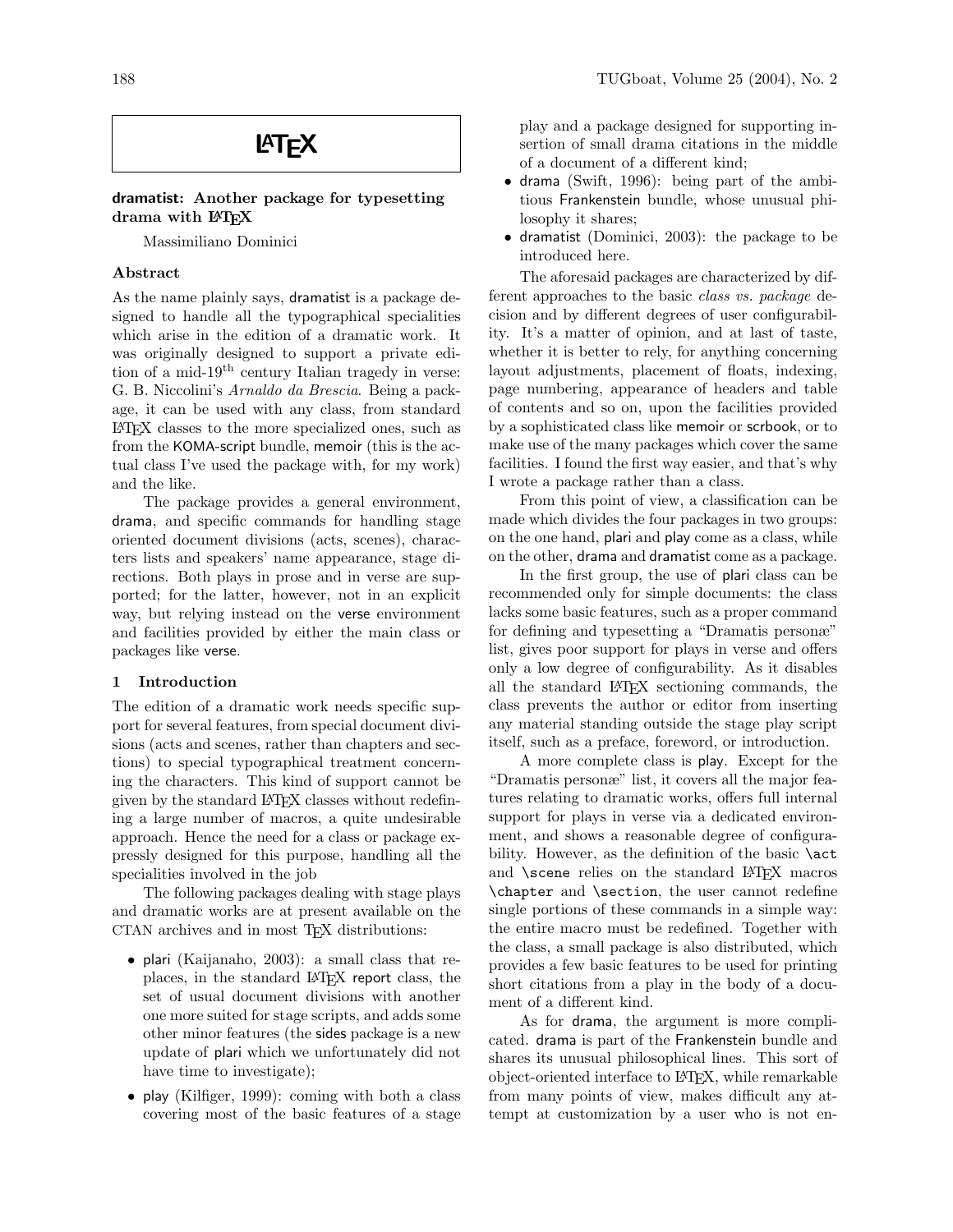tirely familiar with it. However, it is quite usable as it comes, and it shows itself a powerful tool, covering almost all features (though no specific support is given for typesetting plays in verse), notably including a continuation message when a single speech of one character is broken across two pages and divided by a stage direction.

A closer examination of the dramatist package is the subject of the next section.

# 2 Overview of the dramatist package

# 2.1 The drama environment

The first task of a package designed for typesetting drama is to provide an environment which may work as a wrapper for the text to be formatted. In the case of dramatist, this is the drama environment.

The package provides two versions: the normal version, to be used when typesetting plays in prose, and a starred version for plays in verse. This is due to the different tasks to be performed in the two cases, mainly regarding text arrangement and speech tags' definitions. In the case of a play in prose, the dialogue is arranged in a description-like environment, where the item label is the speaking character's name. In the case of a play in verse, drama\* calls the verse environment (provided by the main class used or by a package like verse) to arrange the text and simply prints the speech tag above the dialogue lines. If line numbering is allowed (see section 2.5 below), drama\* also handles the features concerned with this.

In both cases, nothing, except for the dialogue and short directions within the dialogue, should be enclosed within the drama environment. Acts, scenes, stage directions and definitions of characters should be given *outside* the environment itself.

#### 2.2 Document divisions

In a drama, the ordinary document division into chapters and sections is replaced by a division into acts and scenes. dramatist provides an interface for such a scheme with the commands \act and \scene. They start a new act or a new scene (the act on a new page, by default), respectively, take no arguments and by default print in small caps the name Act or *Scene*, followed by a roman numeral. An internal counter is charged to hold this numeral, increasing it every time \act or \scene is called. Like the standard \chapter and \section commands, \act and \scene have a starred form, which does not make an entry for the table of contents.

An optional argument can be specified; it is meant only for insertion of footnotes and endnotes, like this:

# \act[\footnote{Content of the footnote}]

If a title for the act or scene is needed, the \Act or \Scene commands are available:

#### \Act[Short Title]{Title}

#### \Scene[Short Title]{Title}

dramatist provides no oneact/multiact switch (as the drama package does), which avoids printing the act number for one-act plays, because I think it unnecessary. To achieve such a result, the user need only redefine the single command \printscenenum, whose default is printing the act number, an endash, and the scene number, like this:

#### \renewcommand{\printscenenum}{% \scenenumfont \thescene}

As another example of customization, something other than the English word "Scene" may well be required. This is controlled by the command \scenename. To redefine it as the Italian word "Quadro", for example, this is all that is needed:

\renewcommand{\scenename}{Quadro}

#### 2.3 Characters

Dealing with the characters of the play is another important task when typesetting drama. This involves many aspects and features of the document:

- Usually a "Dramatis Personæ" list is placed before any other material.
- One may want the name of the characters to appear in some particular typographical shape within the stage directions.
- Finally every part of the dialogue should be introduced by the name of the speaker printed in a standard recognizable form.

One can find support for all these features in the dramatist package.

The typographical appearance of the characters is defined once and for all by calling the command \Character. It takes up to three arguments: the first, optional, argument specifies what is to appear in the "Dramatis Personæ" list; the second the name of the character throughout the document, both in the stage directions and as a speaker; and the third provides the commands for calling the name specified by the second argument. In short, if  $\langle arg2 \rangle$ and  $\langle arg3 \rangle$  are respectively the second and the third argument, \Character creates a pair of commands  $\langle \langle arg3 \rangle$  and  $\langle \langle arg3 \rangle$  speaks which can be used for printing  $\langle arg \rangle$  in a stage direction or as a speaker (see the examples below).

The "Dramatis Personæ" list is produced by the command \DramPer. It prints only those entries defined by \Character with the first, optional, argument specified. This can be useful to omit some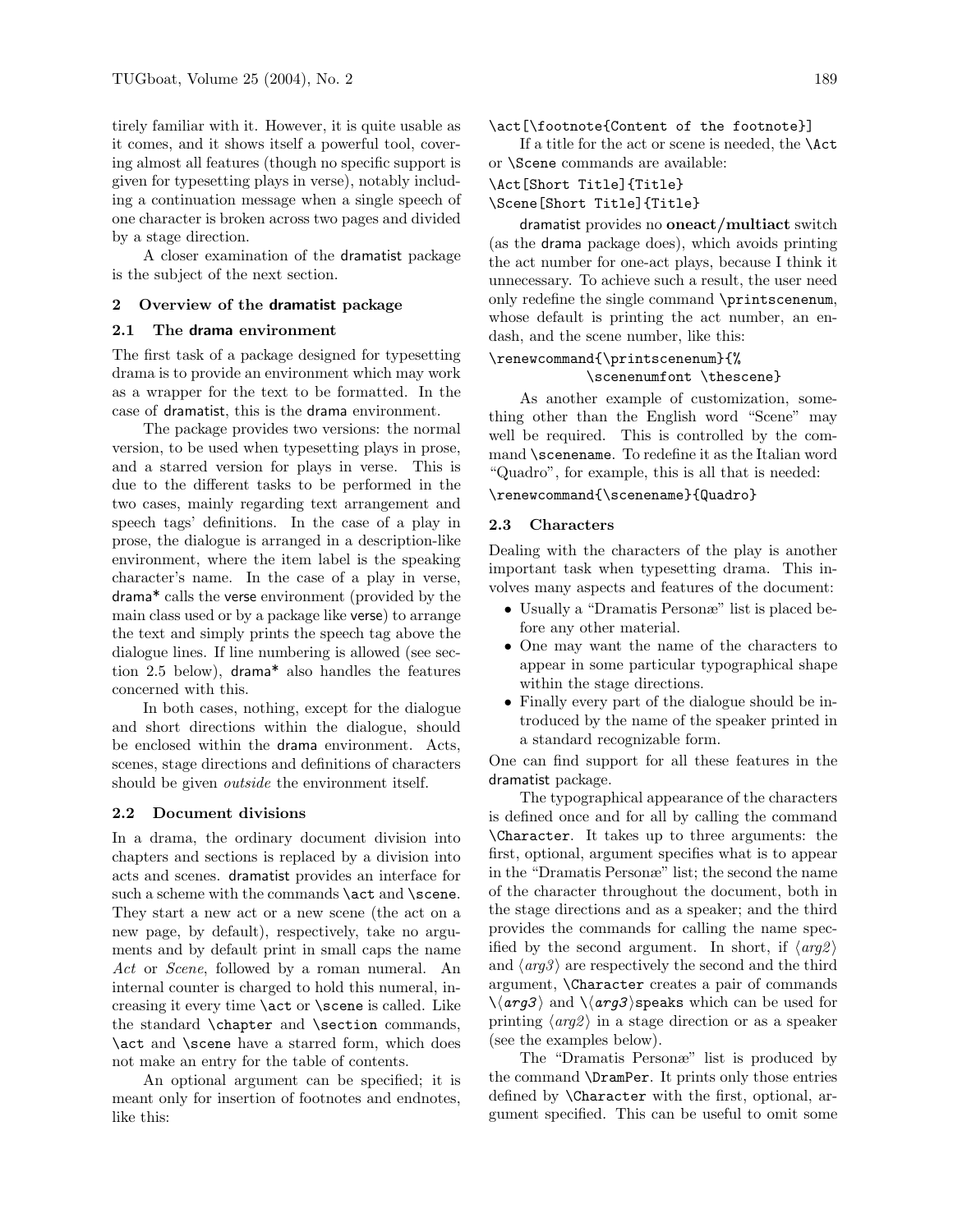speakers from the "Dramatis Personæ" list, or when two or more individual characters act simultaneously as a single speaker (and thus, no related entry exists in the "Dramatis Personæ" list).

However, a \speaker command is also provided to deal with these occurrences: it takes one argument, the name of the character to print, but it does not define any command for printing the name in a stage direction.

Characters listed in the Dramatis Personæ may need to be grouped and given a common designation. For this occurrence the package provides an environment, CharacterGroup, taking a mandatory argument specifying the designation for the characters in the following group.

Inside this environment, the characters have to be defined by \GCharacter, whose syntax is the same of \Character, except that the first argument is here, obviously, mandatory. In the output, the characters will be grouped by a big parentheses with the common designation printed, centered, to the right. The user can define the amount of space reserved for the characters' names, the parentheses, and the designation by means of \CharWidth, \ParenWidth and \GroupWidth, respectively.

#### 2.4 Stage directions and settings

Finally, the package provides support for printing stage settings and small indications in the body of the dialogue. The user can issue a \StageDir command (or the equivalent stagedir environment for longer stage directions) in the first case or a **\direct** command in the second case.

When working with a verse play, the **\direct** command also takes a starred form, to be used when the command itself occurs at the end of a stanza. This works only with the verse package and the verse environment provided by the memoir class.

# 2.5 Support for plays in verse and line numbering

When dealing with a play in verse, the author must take into consideration not only the specific features of a play but those of verse, too. Of course, the specialities he will deal with will be, generally speaking, different from those encountered when strictly typesetting verse. He will seldom make use of stanzas, for instance, while he will often break a verse line over several physical lines — every time a new character begins to speak in the middle of the verse line itself. Line numbering also might be required.

So, a package for typesetting drama should provide some kind of support for these features. But, in my opinion, there is no need for full internal support. I thought, indeed, it would be better to rely on the facilities provided by the many extant classes and packages, leaving it to the author to choose from among them the one he finds most suited to the work at hand.

dramatist, then, does not define a verse environment, but supposes it is already provided by the class (and very usually this supposition is true), or by loading a package such as verse or poemscol. Since dramatist does not deal directly with the specific features of verse, no conflict can arise with a specific verse environment,<sup>1</sup> although the author will of course be restricted to the facilities provided by the chosen environment.

As for line numbering, dramatist defines three options, provided the memoir class or the verse package has been loaded. The default is to number verse lines consecutively throughout the entire drama, with no regard to acts and scenes. The other two possibilities are to number verse lines per act or per scene; these can be specified by loading the package with the option lpna or lpns, respectively. If the required package or class has not been loaded, the option is simply ignored.

Of course, all this is meant only for the drama\* environment. If the code defined by one of these options is called inside the drama environment (i.e., a passage in prose) a warning message will be written to the log file and the option ignored. Generally speaking, line numbering is not very useful for a play in prose; if this is needed, the lineno package may provide a workable solution.

#### 2.6 User customization

Everything in the package has been made as customizable as possible by means of user definable commands. In particular, everything concerning the typographical appearance, such as spacing, fonts, and so on, can be adjusted to the user's taste by means of simple **\renewcommand** or **\setlength** commands.

For example, the default behaviour of the package is to print the act name and number in small caps. Suppose the author wants them printed boldface; also, he wants to insert a large amount of space before the start of the act. The following lines, inserted in the preamble, perform this task.

# \renewcommand{\actnamefont}{\bfseries} \renewcommand{\actnumfont}{\actnamefont} \setlength{\beforeactskip}{50pt}

Or, if the author wants, as for a play in verse, the character name to have a negative indentation:

# \setlength{\speaksskip}{-1em}

 $<sup>1</sup>$  There is one exception to this statement; see section 2.4.</sup>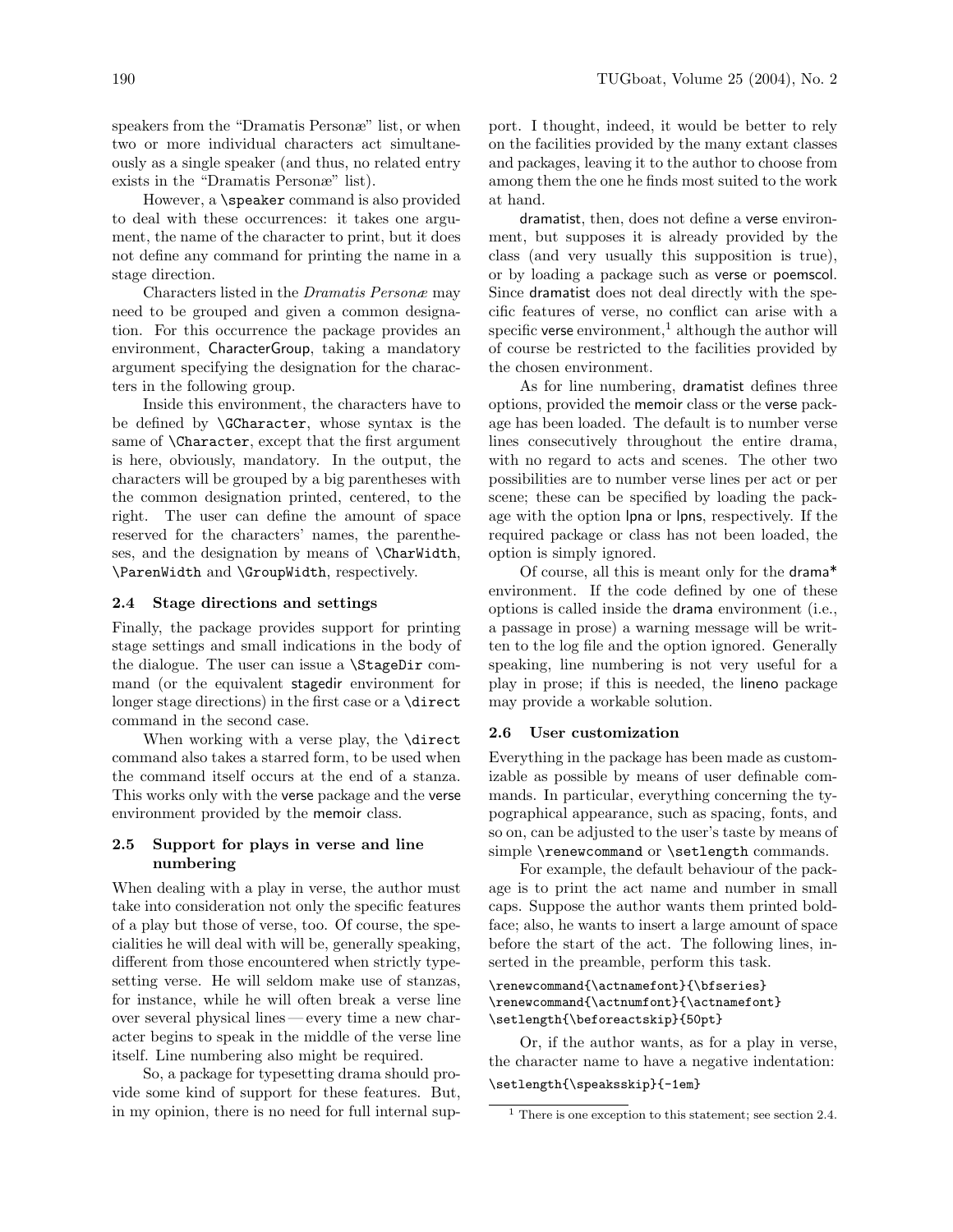Moreover, the user may store his preferred settings in a dramatist.cfg file, placed either in the working directory or any directory where TEX looks for style files, and reuse them in future documents.

## 3 Examples

Figure 1 shows the output for a play in prose, from Schiller's The Robbers; figure 2 shows the input.

Another example is given for a play in verse, taken from the tragedy Arnaldo da Brescia. Figure 5 shows the input, while figure 3 shows the output for "Dramatis Personæ" list, and figure 4 the first page of the first act.

#### References

- Dominici, Massimiliano. "dramatist.sty". Available from CTAN, macros/latex/contrib/ dramatist, 2003.
- Kaijanaho, Antti-Juhani. "The plari document class. Typesetting stageplay scripts with  $\text{LATEX } 2\varepsilon$ ". Available from CTAN, macros/latex/contrib/ plari, 2003.
- Kilfiger, James. "Typesetting drama with LATEX". Available from CTAN, macros/latex/contrib/ play, 1999.
- Swift, Matt. "The drama LAT<sub>EX</sub> package". Available from CTAN, macros/latex/contrib/ frankenstein/unsupported, 1996.

 $\diamond$ Massimiliano Dominici Pisa, Italy mlgdominici@interfree.it



**Figure 1:** First page of first act of *The Robbers* 

\documentclass[a5paper,showtrims,11pt]{memoir} \usepackage{dramatist}

#### %% Layout

```
\settrimmedsize{18,5cm}{13cm}{*}
\setlength{\trimedge}{\stockwidth}
\addtolength{\trimedge}{-\paperwidth}
\settrims{0pt}{\trimedge}
\settypeblocksize{*}{22pc}{1.71}
\setlrmargins{*}{*}{1.5}
\setulmargins{*}{*}{1}
\setlength{\footskip}{20pt}
\checkandfixthelayout
\ifpdf
\setlength{\pdfpageheight}{\stockheight}
\setlength{\pdfpagewidth}{\stockwidth}
\fi
```
\renewcommand{\printscenenum}{% \scenenumfont \thescene} \setlength{\beforesceneskip}{20pt} \pagestyle{plain}

\begin{document}

```
\Character{MAXIMILIAN, COUNT VON MOOR.}{OLD MOOR}
            {moor}
```

```
\Character{FRANCIS, his Sons.}{FRANCIS}{fran}
```

```
[...]
```

```
\scene[. -- Franconia.]
```
\StageDir{\begin{center} Apartment in the Castle of COUNT MOOR.\\\fran, \moor\end{center}}

```
\begin{drama}
\franspeaks But are you really well, father?
You look so pale.
```
\moorspeaks Quite well, my son -- what have you to tell me?

\franspeaks The post is arrived -- a letter from our correspondent at Leipsic.

\moorspeaks \direct{eagerly}. Any tidings of my son Charles?

```
\franspeaks Hem! Hem! -- Why, yes. But I fear
-- I know not -- whether I dare -- your health.
-- Are you really quite well, father?
[...]
\end{drama}
[...]
\end{document}
```
Figure 2: A play in prose: input code for The Robbers